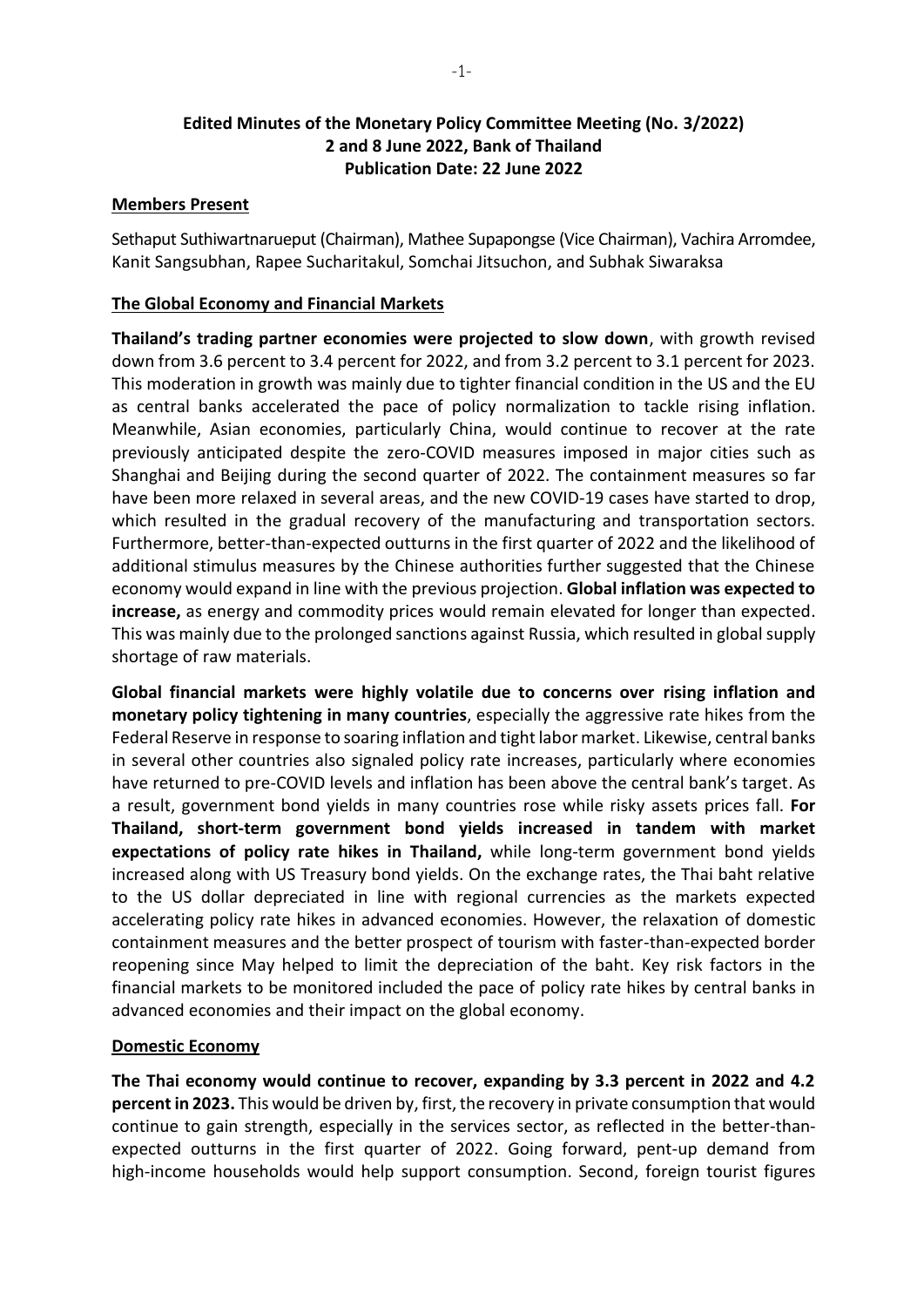would increase due to the accelerated relaxation of border controls in Thailand and other countries, the removal of the Test & Go scheme since the beginning of May 2022, as well as further plans to discontinue Thailand Pass for foreign tourists in July 2022. Third, the labor market and household income showed signs of improvements as economic activities continued to recover in tandem with the easing of COVID-19 restrictions. The number of unemployment and underemployed workers has subsided and were close to pre-COVID levels; however, there remained a need to monitor whether labor who had left workforce during the COVID-19 would return to the labor market after the relaxation of containment measures.

**The Thai economy in 2022 could expand faster than previously expected owing to stronger domestic demand and the recovery of tourism sector**, while the impact of COVID-19 on economic recovery has been limited as expected. However, the Committee would monitor key risks that could affect the economic outlook. First, prices of energy and commodity, particularly chemical fertilizers, and animal feed, could remain elevated for longer than previously estimated due to prolonged sanctions against Russia. Therefore, cost pass-through to households and businesses must be monitored going forward. Second, the Chinese economy could slow down because of the implementation of zero-COVID measures, which could impact trading partner economies and Thailand's exports.

**Headline inflation was expected to stay above the target range for the full year 2022.**  Inflation forecast for 2022 increased to 6.2 percent due to a prolonged surge in global oil prices and domestic oil prices, together with higher cost pass-through that have spread into broader ranges of products. The rises in inflation have been primarily caused by cost-push factors. However, prices in the core inflation basket such as condiments and cleaning productsstarted to increase as well. As a result, several underlying inflation indicators have trended upward, including core inflation excluding rents and government measures, trimmed mean CPI<sup>1</sup>, and sticky price CPI<sup>2</sup>. Inflation dynamics and cost pass-through thus warranted close monitoring in the period ahead. **However, headline inflation would gradually decrease and return to the target range in 2023** in the baseline scenario as energy prices were not expected to rise further and cost pass-through would gradually diminish. **Medium-term inflation expectations have not significantly increased and were anchored to the target range of 1-3 percent** despite a slight increase in short-term inflation expectations.

**Upside risks to inflation increased stemming from, first, oil pricesthat could remain elevated for longer than expected** as the surges in global crude oil prices could be prolonged, while domestic oil prices could increase in tandem with refined oil prices in Singapore and the gradual reduction in oil price subsidies by the government's Oil Fund. **Second, domestic cost pass-through could be broader and faster than expected** as businesses would be faced with simultaneous increases across various cost factors, including the impact of an increase in minimum wage that would gradually take off in 2023, and as businesses' ability to bear rising costs would diminish especially those with low profit margins. **Third, demand-pull inflation**  could accelerate as economic recovery gained momentum.

 $1$  CPI after removing 10% of the CPI components with the highest and lowest price changes.

 $2$  CPI after removing CPI components with above average frequent price changes (4.8 times per month) and leave only with CPI components that change price relatively infrequently. Increase in sticky price CPI reflects that price adjustments have broadened into products that rarely see price changes, and the overall price tend to increase.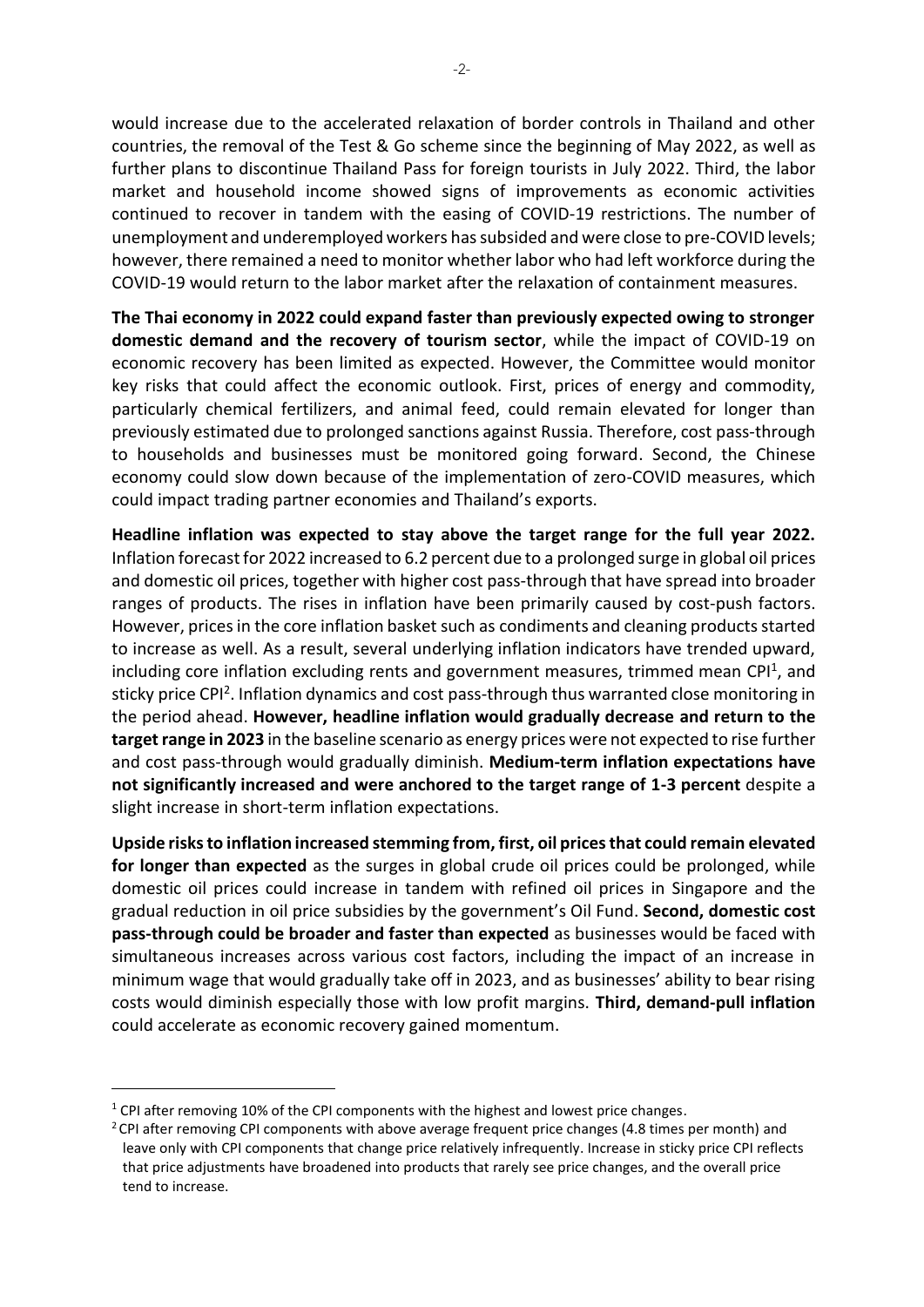#### **Discussions by the Committee**

- **The Committee viewed that the Thai economy in 2022 could expand faster than the baseline projection** as a result of (1) domestic demand could be stronger than expected due to pent-up demand from high- and medium-income households, (2) foreign tourist arrivals that could improve more than expected following faster border reopening, and (3) the revival of income prospects for workers and businesses in the services sector following the recovery of tourism. **Nevertheless, the Thai economic outlook in 2023 remained uncertain.** Particularly, the risk of global growth slowdown led by advanced economies and China would impact Thailand's trading partner economies and exports going forward.
- **The Committee assessed that upside risks to inflation increased. First, uncertainty about oil prices remained high in the period ahead** as global crude oil prices could remain elevated for longer than expected as a consequence of prolonged sanctions against Russia, while oil-exporting countries might not significantly increase their production, and the demand for oil might pick up in tandem with global recovery. **Second, domestic cost pass-through could be higher and faster than expected** due to the simultaneous rises in costs for raw materials, energy, and labor costs. Increased price pressure has reflected in the increase in core inflation for broader ranges of products.
- **The Committee viewed that the balance of risks has shifted from the previous meeting, with risks to economic growth subsiding while risks to inflation increasing.** Thus, a very accommodative monetary policy will be less needed. Meanwhile, an emphasis should be placed on monetary policy being flexible and agile in order to move in a timely manner. The Committee also saw a need to build policy space to be able to address possible future risks.
- **The Committee viewed that monetary policy deliberation should strike an appropriate balance between supporting economic recovery, preserving price stability, and safeguarding the overall financial system stability**. The Committee came to an agreement on the following considerations.

**(1) High and elevated inflation would impede economic recovery.** Rising inflation will lower the real incomes of businesses and households. Weakening purchasing power may undermine private consumption and economic recovery. Besides, persistently high inflation outturns could drive up inflation expectations, which may affect priceand wage-setting behavior of businesses and households. In the regime that inflation psychology has changed, it will become more challenging to bring inflation back to a low level.

**(2) With heightened inflationary risks, delaying the policy normalization could entail greater costs on the economy going forward.** As the economy has started to recover and inflation is rising, maintaining the current accommodative monetary policy stance means greater loosening of monetary policy as the real policy rate declines. The additional monetary policy accommodation could exert upward pressure on demand-side inflation. Furthermore, in an adverse situation where inflation rises steadily to the point where inflation expectations of households and businesses become de-anchored, the policy rate will be forced to respond abruptly and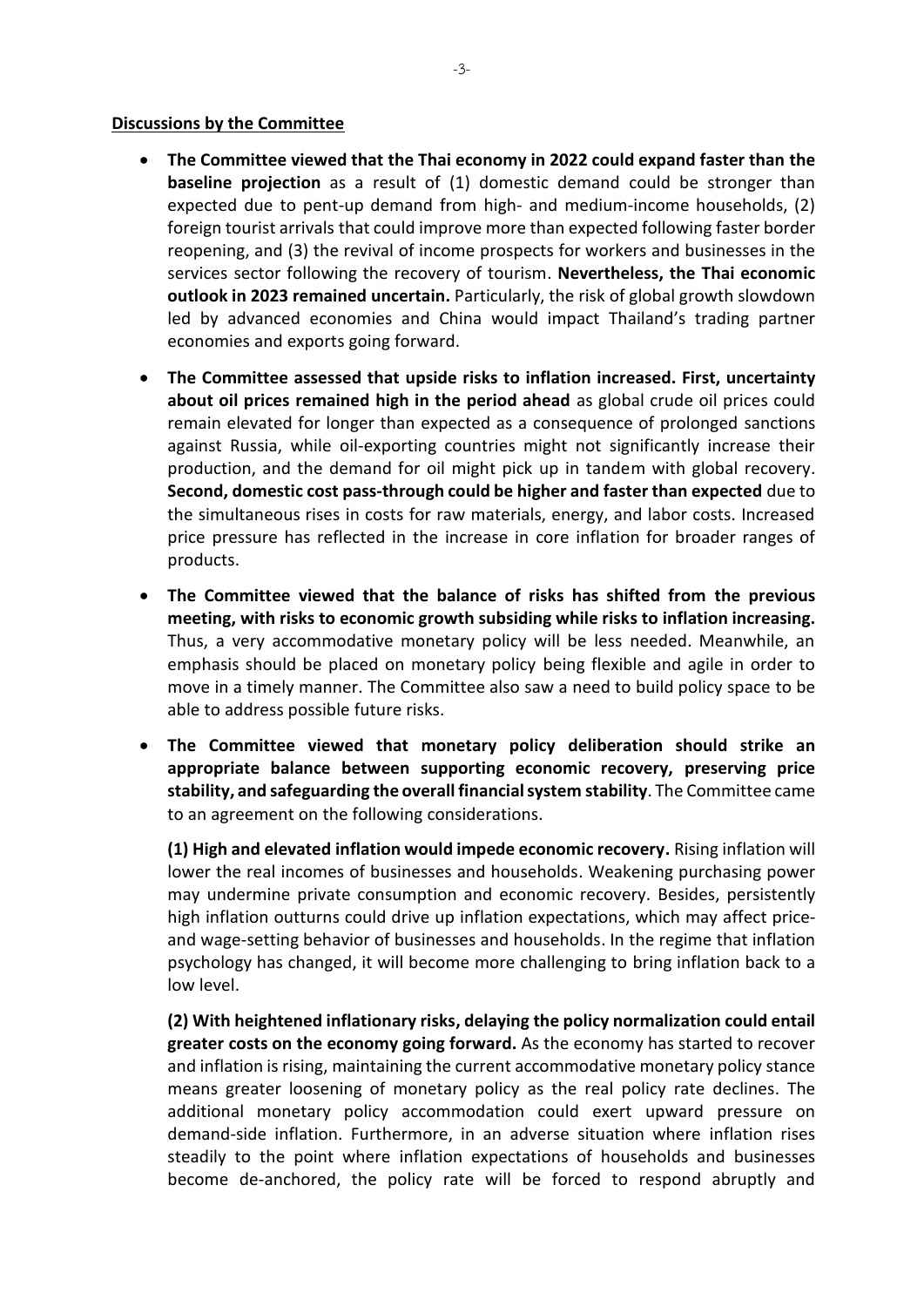aggressively to bring inflation down. Such a situation is undesirable because households and businesses would have to endure adverse impacts on their income, cost of living, and debt burden. Thus, policy normalization should be implemented at an appropriate timing and in a timely and gradual manner to avoid such tradeoff.

**(3) A gradual normalization of the policy rate will allow the economy to adjust smoothly, limiting the negative side effects on the overall economy and financial system.** The Thai economic recovery has been on track, and the continued expansion will lead to income recovery which will act as a buffer against rising debt services for households and businesses in the future. In fact, the increase in debt services from a gradual rise in interest rate will be significantly less than the increase in the costs of living and the costs of businesses stemmed from inflation. **Nevertheless, some vulnerable households and businesses—particularly the low-income group whose income have not fully recovered while debt burden remaining high—would be more**  sensitive to higher interest rates than the high-income group. The Committee viewed that targeted measures, such as debt restructuring, should be implemented to assist the vulnerable groups. These measures should be adjusted appropriately to help ease the debt burden of the vulnerable groups through different channels including commercial banks or specialized financial institutions. This would prove to be more effective than using monetary policy which is considered a blunt tool.

#### **Monetary policy decision**

## **The Committee voted 4 to 3 to maintain the policy rate at 0.50 percent. Three members voted to raise the policy rate by 0.25 percentage points.**

The Committee assessed that the Thai economy would continue to recover and tend to expand further than previously expected owing to strong domestic demand and the pickup in foreign tourists. Headline inflation would increase and remain elevated for longer than previously projected due to the increase in oil prices and higher cost pass-through. **The Committee deemed that a very accommodative monetary policy would be less needed going forward. Four members voted to maintain the policy rate in this meeting to ensure that the recovery would continue to gain traction as anticipated.** These four members would reassess the risks to growth and inflation going forward while emphasizing the need to communicate clearly to the public about the future course of monetary policy. **Three members viewed view that policy normalization is warranted in this meeting given the increased upside risks to both growth and inflation**. The balance of risks has shifted from the assessment in the last meeting. Economic recovery would be supported by stronger-thanexpected pent-up demand and a pickup in foreign tourist arrivals. Meanwhile, the cost pass-through could be higher than initially anticipated, particularly pass-through of pricesthat affect core inflation. Since monetary policy would take time to have an impact on the overall economy and inflation, these three members deemed it appropriate to begin policy normalization in this meeting and to gradually increase in the policy rate going forward.

**The Committee viewed that the baht has depreciated relative to the US dollar in line with regional currencies.** The Committee would closely monitor developments in both global and domestic financial markets and continue to expedite the new foreign exchange ecosystem,